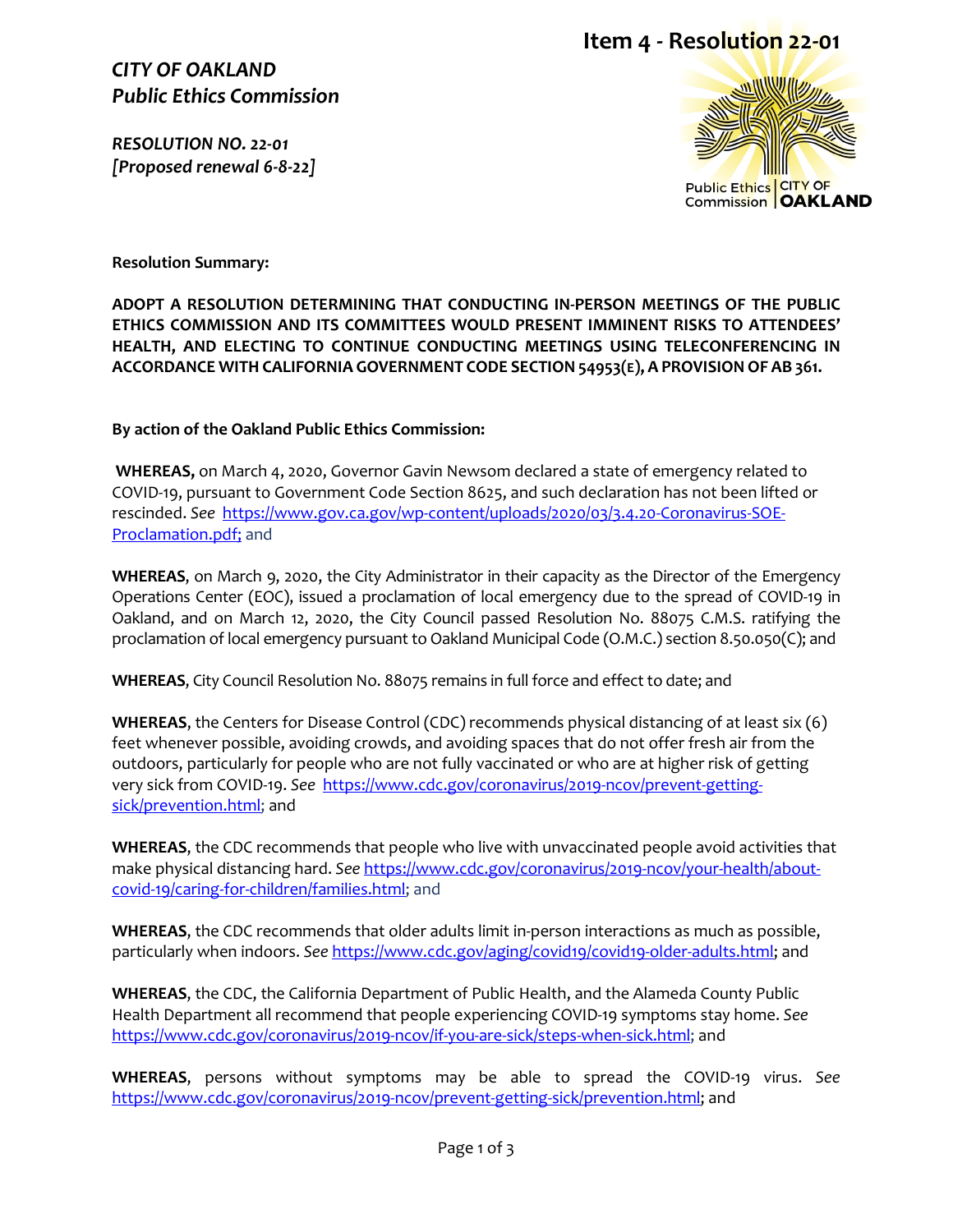### *CITY OF OAKLAND Public Ethics Commission*

*RESOLUTION NO. 22-01 [Proposed renewal 6-8-22]* 





**WHEREAS**, fully vaccinated persons who become infected with the COVID-19 Delta variant can spread the virus to others. *See* [https://www.cdc.gov/coronavirus/2019-ncov/vaccines/fully](https://www.cdc.gov/coronavirus/2019-ncov/vaccines/fully-vaccinated.html)[vaccinated.html;](https://www.cdc.gov/coronavirus/2019-ncov/vaccines/fully-vaccinated.html) and

**WHEREAS**, the City's public-meeting facilities are indoor facilities that do not ensure circulation of fresh/outdoor air, particularly during periods of cold and/or rainy weather, and were not designed to ensure that attendees can remain six (6) feet apart; and

**WHEREAS,** holding in-person meetings would encourage community members to come to City facilities to participate in local government, and some of them would be at high risk of getting very sick from COVID-19 and/or would live with someone who is at high risk; and

**WHEREAS,** in-person meetings would tempt community members who are experiencing COVID-19 symptoms to leave their homes in order to come to City facilities and participate in local government; and

**WHEREAS,** attendees would use ride-share services and/or public transit to travel to in-person meetings, thereby putting them in close and prolonged contact with additional people outside of their households;

#### **Now therefore be it:**

**RESOLVED:** that the Public Ethics Commission finds and determines that the foregoing recitals are true and correct and hereby adopts and incorporates them into this Resolution; and

**RESOLVED:** that, based on these determinations and consistent with federal, state and local health guidance, the Public Ethics Commission determines that conducting in-person meetings would pose imminent risks to the health of attendees; and

**RESOLVED:** that the Public Ethics Commission firmly believes that the community's health and safety and the community's right to participate in local government, are both critically important, and is committed to balancing the two by continuing to use teleconferencing to conduct public meetings, in accordance with California Government Code Section 54953(e), a provision of AB-361; and

**RESOLVED:** that the Public Ethics Commission and its committees will meet by teleconference this month and will renew these (or similar) findings at least every thirty (30) days in accordance with California Government Code section 54953(e) until the state of emergency related to COVID-19 has been lifted, or the Public Ethics Commission finds that in-person meetings no longer pose imminent risks to the health of attendees, whichever occurs first.